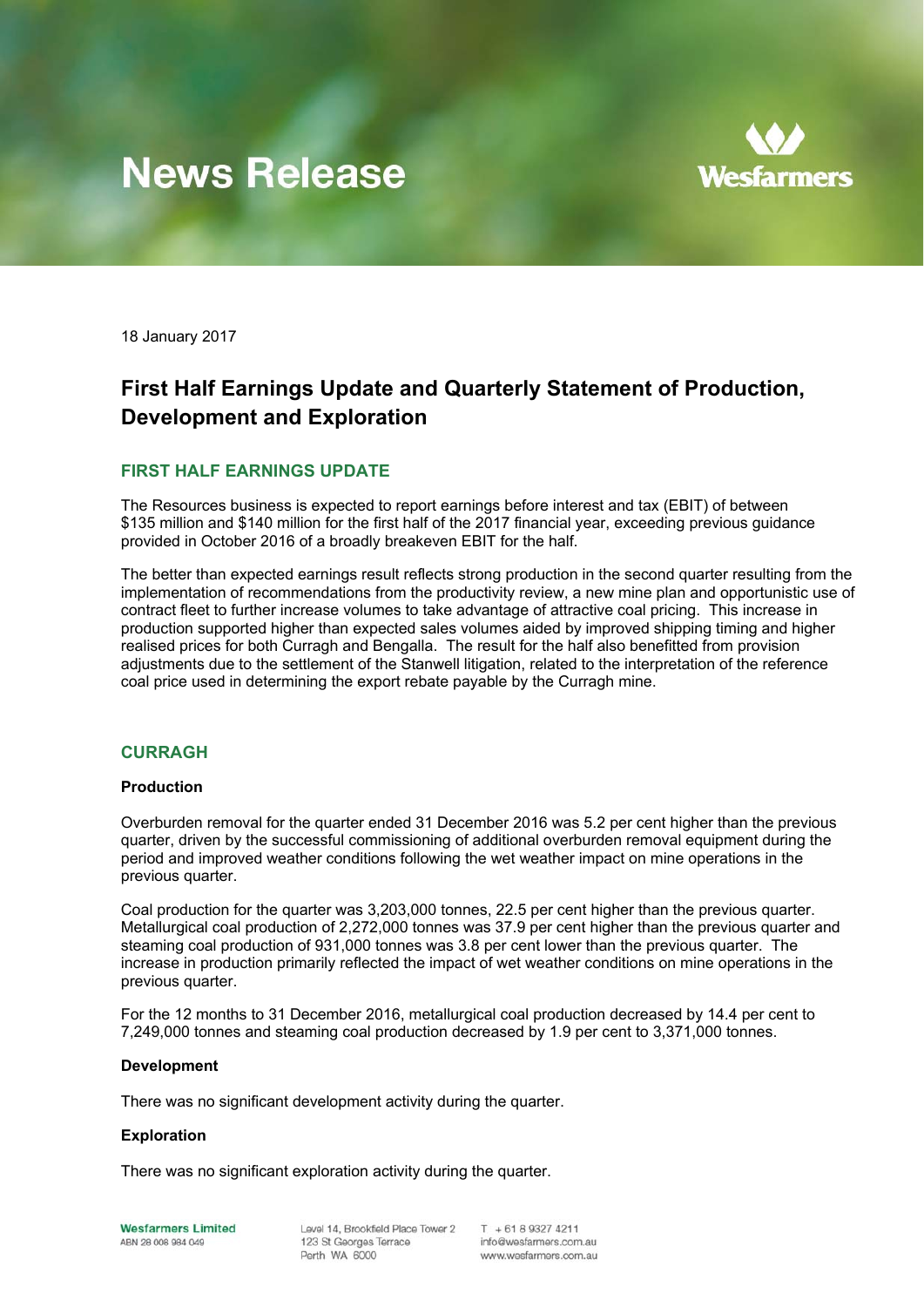## **BENGALLA**

#### **Production**

Wesfarmers' share of coal production for the quarter was 902,000 tonnes, 11.1 per cent above the previous quarter due to mine sequencing. For the 12 months to 31 December 2016, Wesfarmers' share of coal production increased by 2.7 per cent to 3,417,000 tonnes.

#### **Development**

There was no significant development activity during the quarter.

#### **Exploration**

There was no significant exploration activity during the quarter.

#### **For further information:**

**Media Investors** Cathy Bolt **Deanie Alston** Media and External Affairs Manager Manager Manager Investor Relations +61 8 9327 4423 or +61 417 813 804 +61 8 9327 4234 or +61 417 837 362 cbolt@wesfarmers.com.au dalston@wesfarmers.com.au